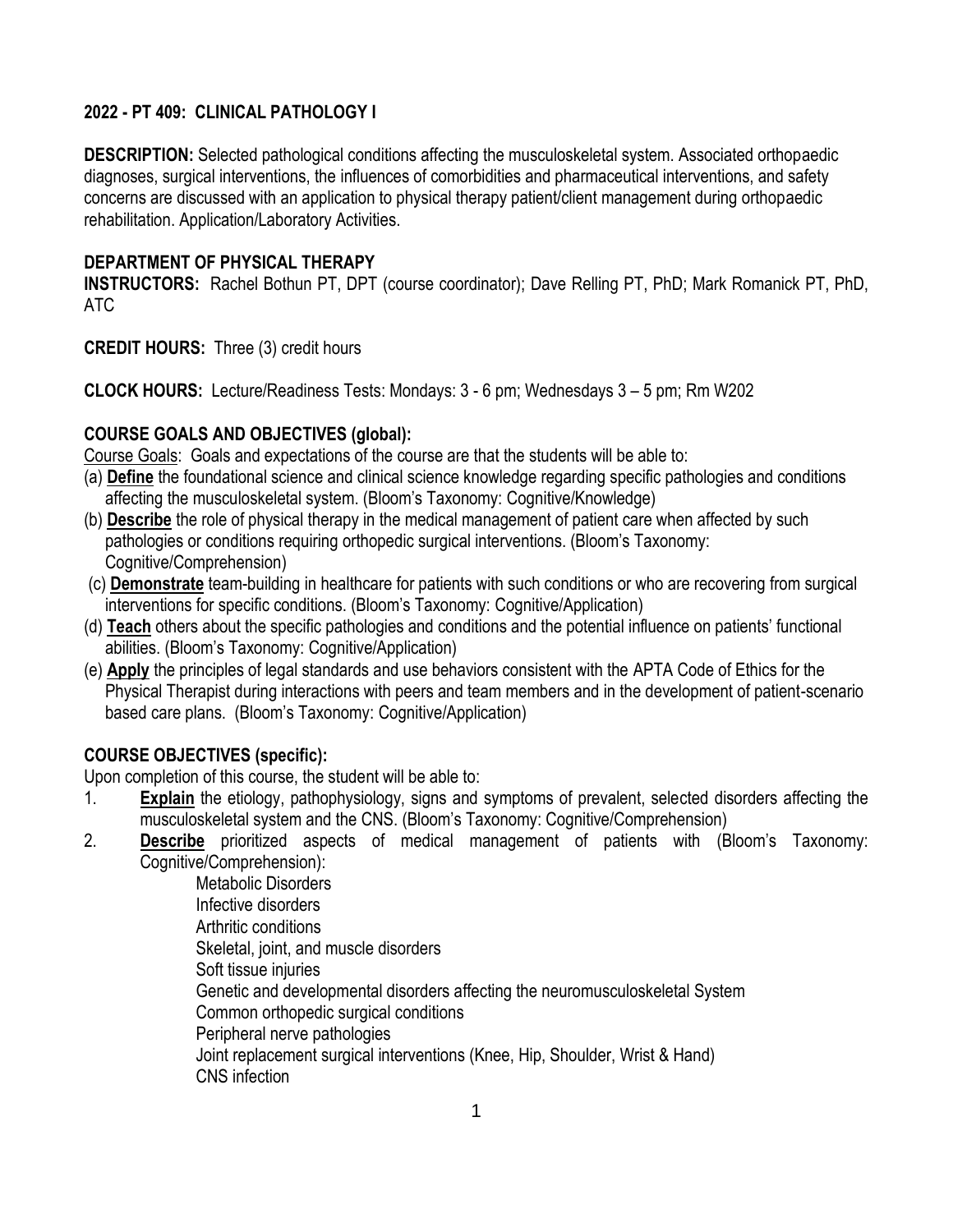Cerebrovascular accident Spinal cord injuries Traumatic brain injuries Other CNS diseases

- 3. **Integrate** material from this course with other courses taken during the professional program to develop patient intervention and care plans. (Bloom's Taxonomy: Cognitive/Synthesis)
- 4. **Identify** risk factors associated with selected musculoskeletal disorders, orthopedic interventions, and developmental musculoskeletal conditions; and the ability to educate clients/patients, family members and interdisciplinary team. (Bloom's Taxonomy: Cognitive/Comprehension)

## **COURSE PREREQUISITES:**

Registered in Professional Physical Therapy curriculum.

### **REQUIRED READING:**

#### **Textbooks:**

Goodman, CG; Fuller, KS. Pathology: Implications for the Physical Therapist, 5th edition Giangarra CE; Brotzman SB, Manske, RC. Clinical Orthopaedic Rehabilitation, 4<sup>th</sup> edition. Also available as Kindle book on Amazon.

**TEACHING METHODS AND CURRICULUM PRACTICE MODEL:** Teaching methods in this course include lecture, case scenario, and Team-Based Learning pedagogy. Students will be required to demonstrate competency in course content through quizzes, application activities, and written examinations. The above objectives contribute to the Practice Model Components of Foundational Science; Clinical Science, Professional Practice, Patient/Client Practice and Management.

#### **METHODS FOR EVALUATION:**

Readiness Assessment following the completion of the Guided Learning Outline prior to class:

Individual Readiness Assurance Tests (IRAT) are used to evaluate student preclass preparation and content knowledge.

Team Readiness Assurance Tests (TRAT) are used to evaluate the team's foundational content knowledge and preparedness for the application activities

Team application activities and graded assignments are used to evaluate the application of course concepts and clinical decision making.

Written Midterm & Final Examinations

## **OUTLINE OF CONTENT AND REQUIRED/RECOMMENDED READINGS:**

See attached course content schedule. Tuesdays are generally days of lecture; Thursdays are generally days of assessment, lecture, and application. Assigned reading will be posted in Blackboard.

#### **EXAMINATIONS:**

Students are expected to pass written examinations and graded application assignments. In accordance with the UND-PT Scholastic Standards, a passing cumulative score (IRATs, TRATs, Applications, and Midterm/Final Written Exam scores) of 76% must be achieved to pass the course. A 76% score is passing for each of the 2 written exams (midterm/final)--remediation is required for a written midterm/final exam score below 76%. Course grade will be calculated with the following distribution:  $90-100 = A$ ;  $80-89.9 = B$ ;  $76-79.9 = C$ ; less than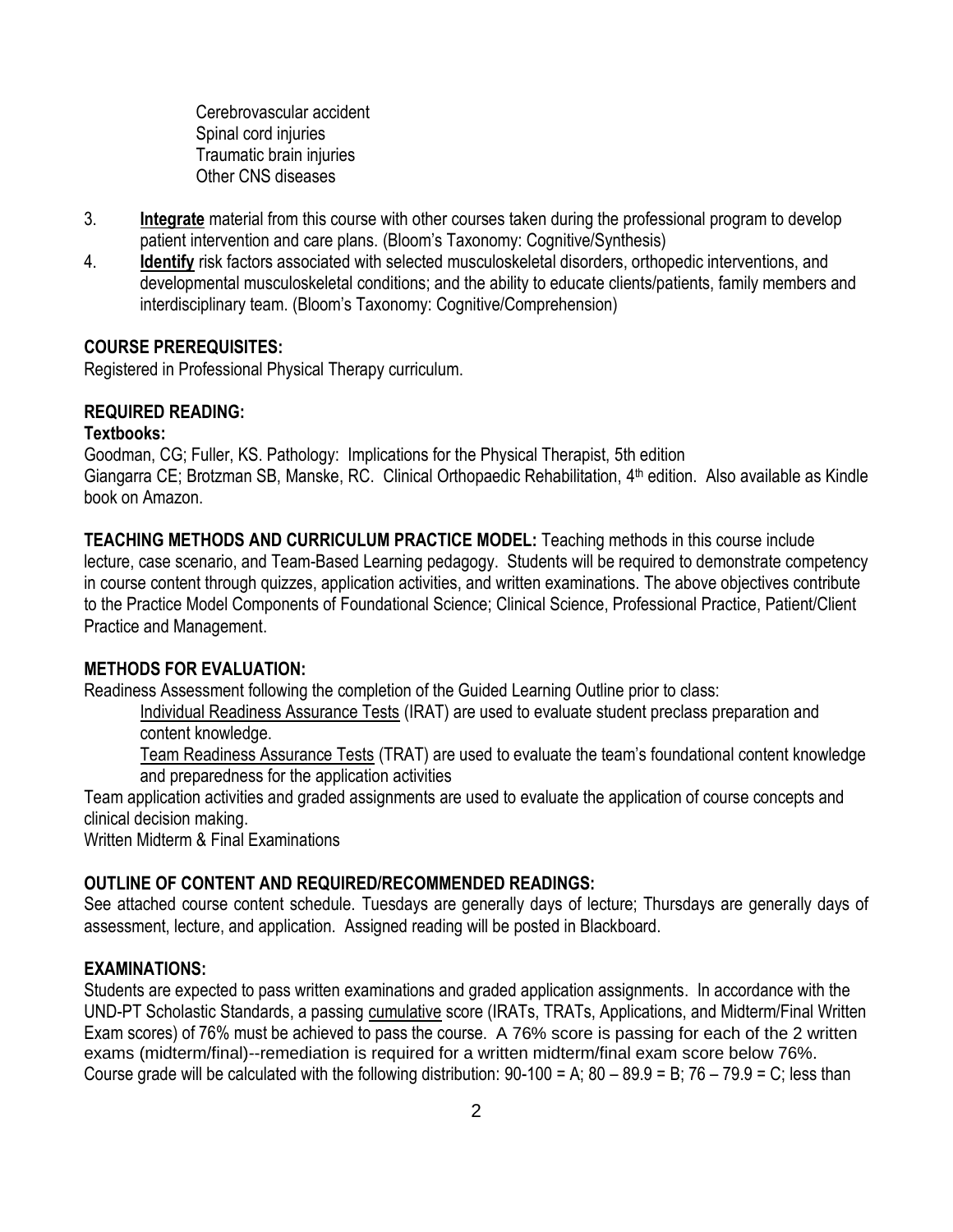76 = Unsatisfactory. See the UND-PT *Scholastic Standards* document for further reference. **ATTENDANCE:**

Attendance policy, including notification of absence, is in accordance with that listed in the Scholastic Standards. Individual rescheduling the taking of exams and the submission of assignments is at the discretion of the course coordinator. Students must notify the instructor for any absences (at a minimum by email).

### **MAKE UP WORK/EXAMINATIONS:**

Students may be assigned additional coursework for all absences. Grades for any make-up IRAT/TRAT exams, midterm/final exams, or application activities in the case of an **unexcused absence** will be limited to a maximum of 76%.

| <b>FINAL GRADE COMPOSITION:</b>                                      | Weight     |
|----------------------------------------------------------------------|------------|
| Individual Readiness Assessment Tests (IRATs) – 7-8 IRATs            | <b>20%</b> |
| Team Readiness Assessment Tests (TRATs) - 7-8 TRATs                  | <b>20%</b> |
| Application Activities – Thursdays (individual & team contributions) | 10%        |
| Midterm and Final written exams                                      | 50%        |

#### **ACADEMIC INTEGRITY**:

In accordance with the rules concerning scholastic dishonesty in the *Code of Student Life*\* at the University of North Dakota, I affirm that I understand these rules and I agree to comply with them.

I will not:

- a) receive any additional information or assistance for any exam other that what was provided during class or approved tutor sessions
- b) copy from another student's test
- c) collaborate with or seek aid from another student who may have previously taken the exam
- d) knowingly use, buy, sell, steal, or solicit in whole or in part the contents of any exam
- e) bribe another person to obtain information about any exam

## **DISABILITY ACCESS STATEMENT:**

Contact me Rachel Bothun: rachel.bothun.2@und.edu to request disability accommodations, discuss medical information, or plan for an [emergency evacuation.](http://www1.und.edu/public-safety/public-safety/fire-safety.cfm) To get confidential guidance and support for disability accommodation requests, students are expected to register with DSS[,www.UND.edu/disability-services.](http://www.und.edu/disability-services/) 280 McCannel Hall | 701.777.3425 |711 for Relay

**NOTICE OF NONDISCRIMINATION:** It is the policy of the University of North Dakota that no person shall be discriminated against because of race, religion, age, color, gender, disability, national origin, creed, sexual orientation, gender identity, genetic information, marital status, veteran's status, or political belief or affiliation and the equal opportunity and access to facilities shall be available to all. Concerns regarding Title IX, Title VI, Title VII, ADA, and Section 504 may be addressed to Donna Smith, Director of Equal Employment Opportunity/Affirmative Action and Title IX Coordinator, 401 Twamley Hall, 701.777.4191, [und.affirmativeactionoffice@UND.edu](mailto:und.affirmativeactionoffice@UND.edu) or the Office for Civil Rights, U.S. Dept. of Education, 500 West Madison, Suite 1475, Chicago, IL 60611 or any other federal agency.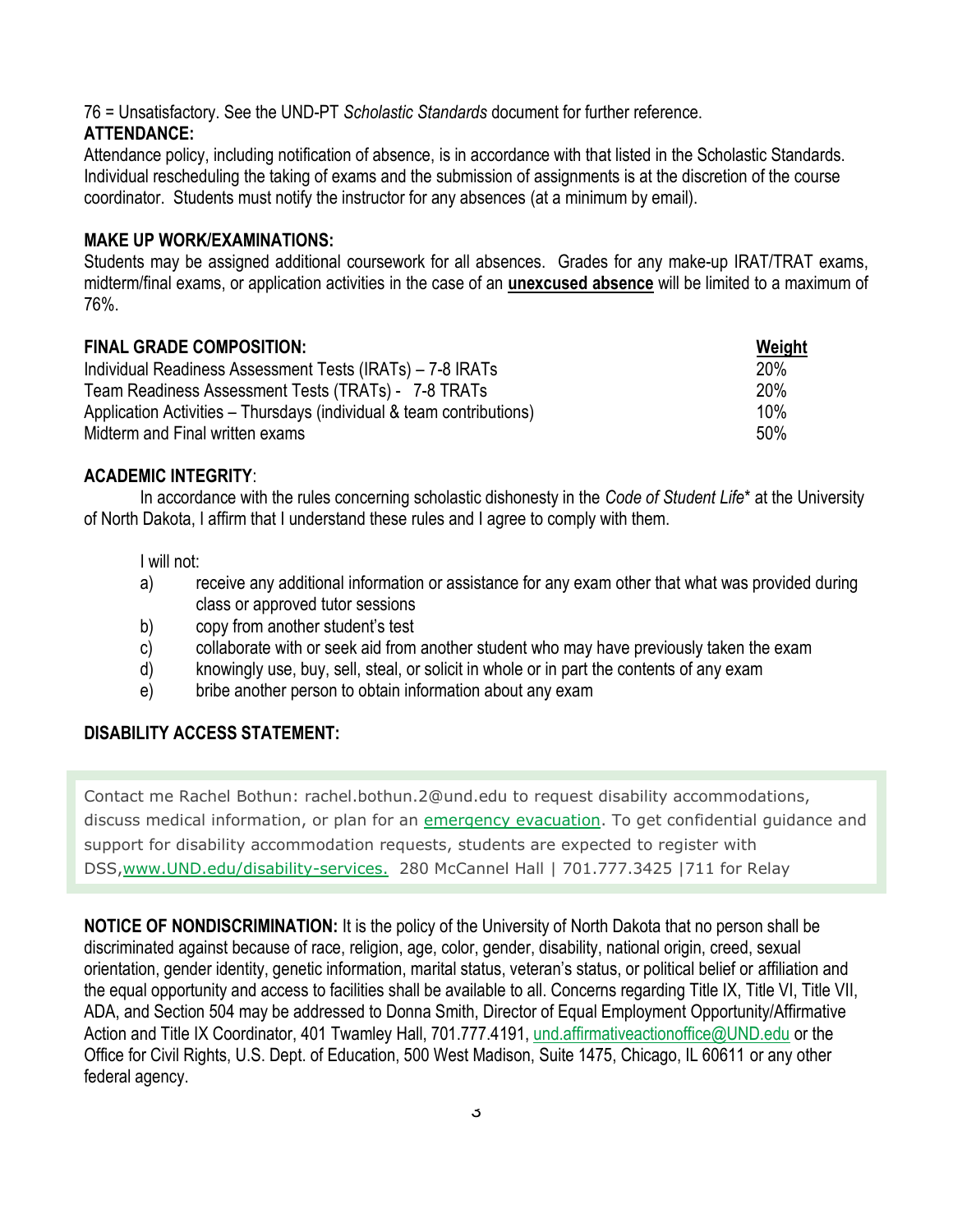REPORTING SEXUAL VIOLENCE: If you or a friend has experienced sexual violence, such as sexual assault, domestic violence, dating violence or stalking, or sex-based harassment, please contact UND's Title IX Coordinator, Donna Smith, for assistance: 701.777.4191; [donna.smith@UND.edu](mailto:donna.smith@UND.edu) or go t[oUND.edu/affirmative-action/title-ix.](http://und.edu/affirmative-action/title-ix/index.cfm)

**FACULTY REPORTING OBLIGATIONS REGARDING SEXUAL VIOLENCE:** It is important for students to understand that faculty are required to share with UND's Title IX Coordinator any incidents of sexual violence they become aware of, even if those incidents occurred in the past or are disclosed as part of a class assignment. This does not mean an investigation will occur if the student does not want that, but it does allow UND to provide resources to help the student continue to be successful at UND. If you have been the victim of sexual violence, you can find information about confidential support services at [UND.edu/affirmative-action/title-ix.](http://und.edu/affirmative-action/title-ix/index.cfm)

**UND CARES RESPONSE TEAM:** The [UND Cares Response Team](http://und.edu/student-affairs/student-rights-responsibilities/care-team.cfm) is available to assist with incidents involving UND students 24 hours a day, seven days a week. They respond to incidents such as major accidents, missing students, sickness that interferes with attending classes, death, suicidal ideations, situations involving self-harm, psychological trauma and sexual violence. Contact directly at 701.777.2664 during regular business hours OR 701.777.3491 after hours.

*For any grievance, students are required to work through channels of communication to resolve the problem before approaching the chair or dean. The channel is student, instructor, chair, associate dean health sciences, and dean. (See more in Scholastic Standards)*

| Date        | PT 409: Clinical Pathology I Topic Outline                                       |
|-------------|----------------------------------------------------------------------------------|
|             | Mondays: 3 - 6 pm (W202) & Wednesdays: 3 - 5 pm (W202)                           |
|             | Please note items in <b>BOLD</b> indicating Guest Lecture by a physician.        |
| Wed 1/12/22 | Course Introduction                                                              |
|             | General orthopaedic conditions 1 [soft tissue, joint, metabolic, infective,      |
|             | neoplastic] (Mark)                                                               |
|             | <b>IRAT/TRAT A</b>                                                               |
| Mon 1/17/22 | Martin Luther King, Jr Holiday - No Class                                        |
| Wed 1/19/22 | $3:00 - 5:30$ pm Dr. Johnson – hip pathologies                                   |
| Mon 1/24/22 | <b>IRAT/TRAT 1-Anti-inflammatory/arthritis pharmacology</b>                      |
|             | Anti-inflammatory/arthritis pharmacology (Dave)                                  |
| Wed 1/26/22 | General orthopaedic conditions 2 [soft tissue, joint, metabolic, infective,      |
|             | neoplastic] (Mark)                                                               |
| Mon 1/31/22 | PT and hip pathologies (Rachel)                                                  |
| Wed 2/2/22  | 3:00 - 5:00 pm Dr. Schall - Surgical Intervention: Total Knee/Hip Arthroplasties |
| Mon 2/7/22  | Rheumatoid Arthritis (RA) & Osteoarthritis (OA) (Rachel)                         |
| Wed 2/9/22  | PT 413 2-3 PM                                                                    |
| Fri 2/11/22 | Tentatively 1:30 - 3:30 pm - Dr. Gardner - robotic direct anterior THA           |
| Mon 2/14/22 | <b>IRAT/TRAT 2-OA/RA</b>                                                         |
|             | PT and total joint arthroplasties (Rachel)                                       |
| Wed 2/16/22 | 3:00 Dr. Johnson - knee pathologies                                              |
| Mon 2/21/22 | Presidents Day Holiday - No Class                                                |